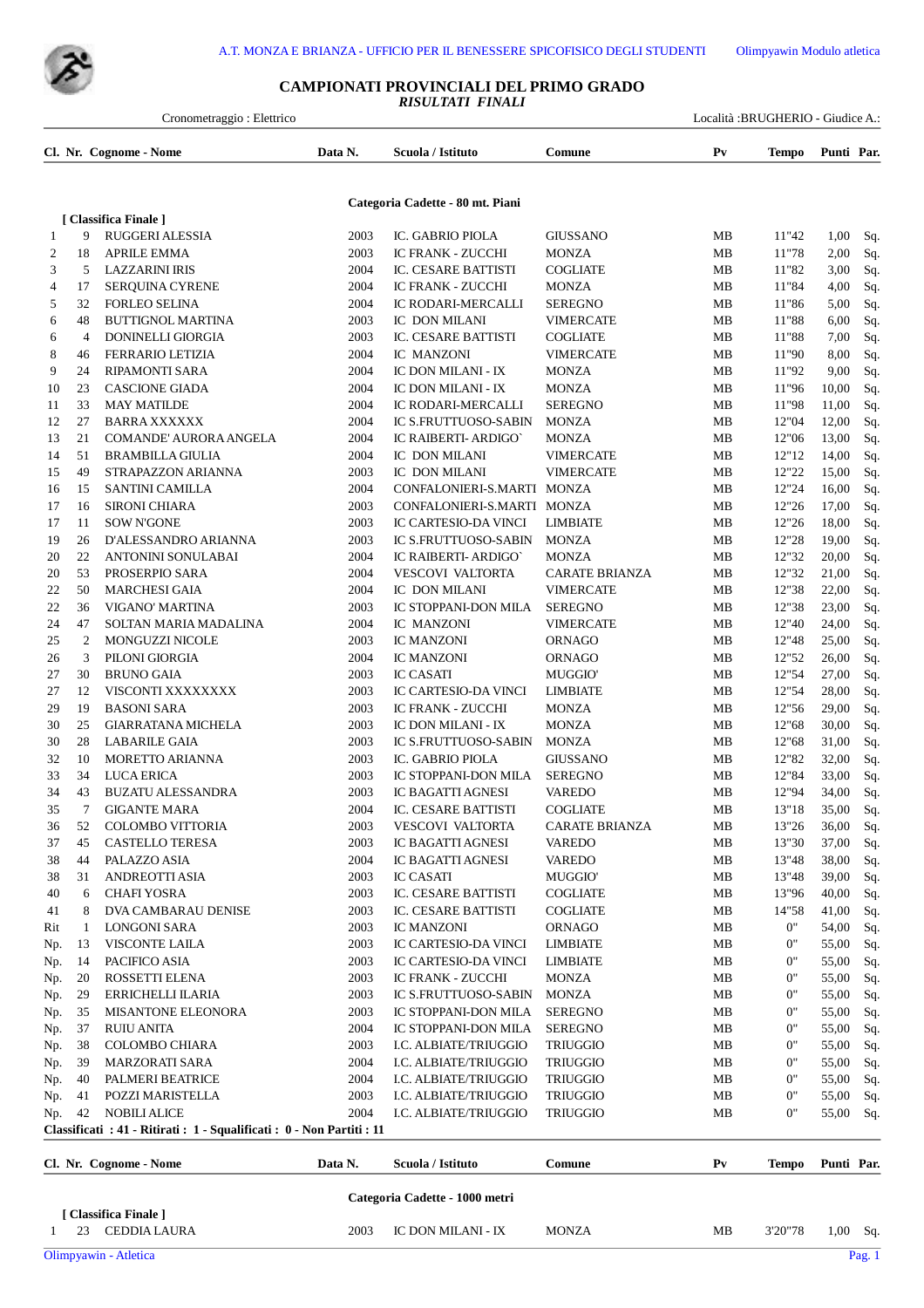| ue)<br>e. |
|-----------|
|           |

|     |        | Cl. Nr. Cognome - Nome                                                | Data N. | Scuola / Istituto                  | Comune                              | P <sub>V</sub>   | Tempo        | Punti Par.     |     |
|-----|--------|-----------------------------------------------------------------------|---------|------------------------------------|-------------------------------------|------------------|--------------|----------------|-----|
|     |        |                                                                       |         | Categoria Cadette - 1000 metri     |                                     |                  |              |                |     |
|     |        | [ Classifica Finale segue ]                                           |         |                                    |                                     |                  |              |                |     |
| 2   | 26     | DELLA TORRE SOFIA                                                     | 2004    | IC S.FRUTTUOSO-SABIN               | <b>MONZA</b>                        | MB               | 3'28"10      | 2,00           | Sq. |
| 3   | 27     | PANETTA SOFIA                                                         | 2003    | IC S.FRUTTUOSO-SABIN               | <b>MONZA</b>                        | MB               | 3'29"64      | 3,00           | Sq. |
| 4   | 18     | <b>SELVATICI LAURA</b>                                                | 2003    | <b>IC FRANK - ZUCCHI</b>           | <b>MONZA</b>                        | MB               | 3'35"76      | 4,00           | Sq. |
| 5   | 31     | <b>TRENTO SILVIA</b>                                                  | 2004    | IC RODARI-MERCALLI                 | <b>SEREGNO</b>                      | MВ               | 3'36"76      | 5,00           | Sq. |
| 6   | 46     | <b>GANT SOFIA</b>                                                     | 2003    | IC DON MILANI                      | <b>VIMERCATE</b>                    | MB               | 3'40"70      | 6,00           | Sq. |
| 7   | -1     | PREZIATI MARIKA                                                       | 2004    | <b>IC MANZONI</b>                  | <b>ORNAGO</b>                       | MB               | 3'42"48      | 7,00           | Sq. |
| 8   | 41     | <b>VERGA CECILIA</b>                                                  | 2004    | IC MANZONI                         | <b>VIMERCATE</b>                    | MВ               | 3'42"80      | 8,00           | Sq. |
| 9   | 16     | <b>CRIPPA MARTINA</b>                                                 | 2004    | CONFALONIERI-S.MARTI               | <b>MONZA</b>                        | MB               | 3'42"88      | 9,00           | Sq. |
| 10  | 19     | <b>MANSI DALIA</b>                                                    | 2003    | <b>IC FRANK - ZUCCHI</b>           | <b>MONZA</b>                        | MB               | 3'49"34      | 10,00          | Sq. |
| 11  | 30     | SANFILIPPO MARTINA                                                    | 2003    | IC RODARI-MERCALLI                 | SEREGNO                             | MB               | 3'50"14      | 11,00          | Sq. |
| 12  | 21     | ROMEO ILARIA                                                          | 2003    | IC RAIBERTI- ARDIGO'               | <b>MONZA</b>                        | MB               | 3'51"48      | 12,00          | Sq. |
| 13  | 13     | <b>EL AOUNI YASMINE</b>                                               | 2004    | IC CARTESIO-DA VINCI               | LIMBIATE                            | MB               | 3'51"88      | 13,00          | Sq. |
| 14  | 20     | <b>TASCA LUCREZIA</b>                                                 | 2004    | <b>IC FRANK - ZUCCHI</b>           | <b>MONZA</b>                        | MB               | 3'57"38      | 14,00          |     |
| 15  | 24     | <b>LIPO MARA</b>                                                      | 2003    | IC DON MILANI - IX                 | <b>MONZA</b>                        | MB               | 3'58"40      | 15,00          | Sq. |
|     | 5      |                                                                       | 2004    | IC. CESARE BATTISTI                |                                     |                  | 3'59"06      |                | Sq. |
| 16  | 47     | <b>CIDU BEATRICE</b>                                                  | 2003    |                                    | <b>COGLIATE</b><br><b>VIMERCATE</b> | MB               | 4'00"86      | 16,00          | Sq. |
| 17  | 40     | <b>CARUBELLI SARA</b>                                                 | 2004    | IC DON MILANI                      |                                     | MB               | 4'02"38      | 17,00          | Sq. |
| 18  | 22     | <b>MILANESE CAMILLA</b>                                               | 2004    | IC MANZONI<br>IC RAIBERTI- ARDIGO' | <b>VIMERCATE</b>                    | MВ               | 4'05"38      | 18,00          | Sq. |
| 19  | 42     | <b>FERRETTI GIULIA</b>                                                | 2004    | IC MANZONI                         | <b>MONZA</b><br><b>VIMERCATE</b>    | MB               | 4'05"42      | 19,00<br>20,00 | Sq. |
| 20  |        | <b>BATTORARO EMMA</b>                                                 |         |                                    |                                     | MB               |              |                | Sq. |
| 21  | 2      | PERDISCI GIULIA                                                       | 2004    | <b>IC MANZONI</b>                  | <b>ORNAGO</b>                       | MB               | 4'05"58      | 21,00          | Sq. |
| 22  | 49     | FRIGENI GIUDITTA                                                      | 2004    | <b>VESCOVI VALTORTA</b>            | <b>CARATE BRIANZA</b>               | MB               | 4'05"82      | 22,00          | Sq. |
| 23  | 32     | <b>TAGLIABUE GIORGIA</b>                                              | 2003    | IC STOPPANI-DON MILA               | <b>SEREGNO</b>                      | MB               | 4'06"12      | 23,00          | Sq. |
| 24  | 39     | CAVALETTI ANGHELINA                                                   | 2004    | IC MANZONI                         | <b>VIMERCATE</b>                    | MB               | 4'06"36      | 24,00          | Sq. |
| 25  | 48     | <b>FOSSATI ALYSSA</b>                                                 | 2003    | IC DON MILANI                      | <b>VIMERCATE</b>                    | MB               | 4'06"78      | 25,00          | Sq. |
| 26  | 50     | ELBAKHOUTI MALAK                                                      | 2004    | <b>VESCOVI VALTORTA</b>            | <b>CARATE BRIANZA</b>               | MB               | 4'07"52      | 26,00          | Sq. |
| 27  | 10     | CARAMASCHI GIORGIA                                                    | 2003    | IC. GABRIO PIOLA                   | <b>GIUSSANO</b>                     | MB               | 4'09"80      | 27,00          | Sq. |
| 28  | 6      | <b>ANTONINI AGNESE</b>                                                | 2004    | IC. CESARE BATTISTI                | <b>COGLIATE</b>                     | MB               | 4'10"00      | 28,00          | Sq. |
| 29  | 4      | <b>BELLONI LAURA</b>                                                  | 2004    | <b>IC MANZONI</b>                  | <b>ORNAGO</b>                       | MВ               | 4'10"64      | 29,00          | Sq. |
| 30  | 3      | <b>NERI SOFIA</b>                                                     | 2003    | <b>IC MANZONI</b>                  | <b>ORNAGO</b>                       | MB               | 4'11"98      | 30,00          | Sq. |
| 31  | 17     | RADAELLI ANITA                                                        | 2004    | CONFALONIERI-S.MARTI               | <b>MONZA</b>                        | MB               | 4'12"54      | 31,00          | Sq. |
| 32  | $\tau$ | MENEGAZZO ANNA                                                        | 2004    | IC. CESARE BATTISTI                | <b>COGLIATE</b>                     | MB               | 4'13"38      | 32,00          | Sq. |
| 33  | 45     | <b>BONORI GIULIA</b>                                                  | 2004    | IC MANZONI                         | <b>VIMERCATE</b>                    | MВ               | 4'13"48      | 33,00          | Sq. |
| 34  | 44     | <b>SALA ANITA</b>                                                     | 2004    | IC MANZONI                         | <b>VIMERCATE</b>                    | MВ               | 4'15"52      | 34,00          | Sq. |
| 35  | 12     | <b>SOLONI GINEVRA</b>                                                 | 2004    | IC. GABRIO PIOLA                   | <b>GIUSSANO</b>                     | MB               | 4'16"50      | 35,00          | Sq. |
| 36  | 25     | <b>GONANO FRANCESCA</b>                                               | 2004    | IC DON MILANI - IX                 | <b>MONZA</b>                        | MB               | 4'17"70      | 36,00          | Sq. |
| 37  | 36     | <b>DIPOMPA GENET</b>                                                  | 2004    | IC BAGATTI AGNESI                  | <b>VAREDO</b>                       | MВ               | 4'18"12      | 37,00          | Sq. |
| 38  | 37     | PIZZI FRANCESCA                                                       | 2003    | <b>IC BAGATTI AGNESI</b>           | <b>VAREDO</b>                       | MВ               | 4'20"92      | 38,00          | Sq. |
| 39  | 43     | LEVATI ALESSIA                                                        | 2003    | IC MANZONI                         | VIMERCATE                           | MВ               | 4'46"68      | 39,00          | Sq. |
| 40  | 9      | CORPUS FRANCESCA                                                      | 2003    | IC. GABRIO PIOLA                   | <b>GIUSSANO</b>                     | MB               | 4'48"66      | 40,00          | Sq. |
| 41  | 8      | <b>ELLI SOFIA</b>                                                     | 2003    | IC. GABRIO PIOLA                   | <b>GIUSSANO</b>                     | MВ               | 4'50"82      | 41,00          | Sq. |
| 42  | 38     | <b>BRAGHIN ALYSSA</b>                                                 | 2003    | <b>IC BAGATTI AGNESI</b>           | VAREDO                              | MВ               | 4'55"92      | 42,00          | Sq. |
| 43  | 28     | <b>IMERI AURORA</b>                                                   | 2003    | <b>IC CASATI</b>                   | MUGGIO'                             | MВ               | 4'56"08      | 43,00          | Sq. |
| 44  | 14     | <b>BOMBAKER BEVERLY</b>                                               | 2004    | IC CARTESIO-DA VINCI               | LIMBIATE                            | MВ               | 5'17"60      | 44,00          | Sq. |
| 45  | 33     | SARRADI OMANI                                                         | 2003    | IC STOPPANI-DON MILA               | <b>SEREGNO</b>                      | MВ               | 5'19"06      | 45,00          | Sq. |
| 46  | 11     | <b>BALLABIO MARTA</b>                                                 | 2004    | IC. GABRIO PIOLA                   | <b>GIUSSANO</b>                     | MВ               | 6'05"38      | 46,00          | Sq. |
| Np. | 15     | EL OUAFI CHOUROUK                                                     | 2003    | IC CARTESIO-DA VINCI               | LIMBIATE                            | MВ               | 0"           | 52,00          | Sq. |
| Np. | 29     | PULLANO SHARON                                                        | 2003    | <b>IC CASATI</b>                   | <b>MUGGIO'</b>                      | MB               | 0"           | 52,00          | Sq. |
| Np. | 34     | <b>SALA ELEONORA</b>                                                  | 2003    | I.C. ALBIATE/TRIUGGIO              | <b>TRIUGGIO</b>                     | MB               | 0"           | 52,00          | Sq. |
| Np. | 35     | NESPOLI AGNESE                                                        | 2004    | I.C. ALBIATE/TRIUGGIO              | TRIUGGIO                            | MВ               | 0"           | 52,00          | Sq. |
|     |        | Classificati : 46 - Ritirati : 0 - Squalificati : 0 - Non Partiti : 4 |         |                                    |                                     |                  |              |                |     |
|     |        | Cl. Nr. Cognome - Nome                                                | Data N. | Scuola / Istituto                  | <b>Comune</b>                       | ${\bf P}{\bf v}$ | <b>Tempo</b> | Punti Par.     |     |

| $\mathbf{C}_1$ , $\mathbf{C}_2$ , $\mathbf{C}_3$ , $\mathbf{C}_4$ , $\mathbf{C}_5$ , $\mathbf{C}_6$ , $\mathbf{C}_7$ |                                    |                       |                            | $\sim$           | . . | Tempo | * ***** * *** |       |  |  |  |  |  |
|----------------------------------------------------------------------------------------------------------------------|------------------------------------|-----------------------|----------------------------|------------------|-----|-------|---------------|-------|--|--|--|--|--|
| Categoria Cadette - Staffetta 4 x 100                                                                                |                                    |                       |                            |                  |     |       |               |       |  |  |  |  |  |
|                                                                                                                      |                                    |                       |                            |                  |     |       |               |       |  |  |  |  |  |
| 5.                                                                                                                   | ZANESI DELIA STELLA FEDERICA       |                       | <b>IC FRANK - ZUCCHI</b>   | <b>MONZA</b>     | MB  | 57"04 | 1,00          | - Sq. |  |  |  |  |  |
|                                                                                                                      | APRILE EMMA BAZZI GIULIA           |                       |                            |                  |     |       |               |       |  |  |  |  |  |
| 13                                                                                                                   | <b>FERRARIO SOLTAN</b>             |                       | IC MANZONI                 | <b>VIMERCATE</b> | MB  | 57"30 | 2,00          | - Sq. |  |  |  |  |  |
|                                                                                                                      | <b>MERCATO NYKOLAICHUK</b>         |                       |                            |                  |     |       |               |       |  |  |  |  |  |
| $\mathcal{L}$                                                                                                        | DONINELLI SANTAMBROGIO             |                       | <b>IC. CESARE BATTISTI</b> | <b>COGLIATE</b>  | MB  | 57"80 | 3,00          | -Sq.  |  |  |  |  |  |
|                                                                                                                      | <b>GALLISTO BASILICO</b>           |                       |                            |                  |     |       |               |       |  |  |  |  |  |
| 14                                                                                                                   | <b>BUTTIGNOL STRAPAZZON</b>        |                       | IC DON MILANI              | <b>VIMERCATE</b> | MB  | 57"86 | 4,00          | Sq.   |  |  |  |  |  |
|                                                                                                                      | CRUZ CRIPPA                        |                       |                            |                  |     |       |               |       |  |  |  |  |  |
|                                                                                                                      | $2^{\circ}$<br>3<br>$\overline{4}$ | [ Classifica Finale ] |                            |                  |     |       |               |       |  |  |  |  |  |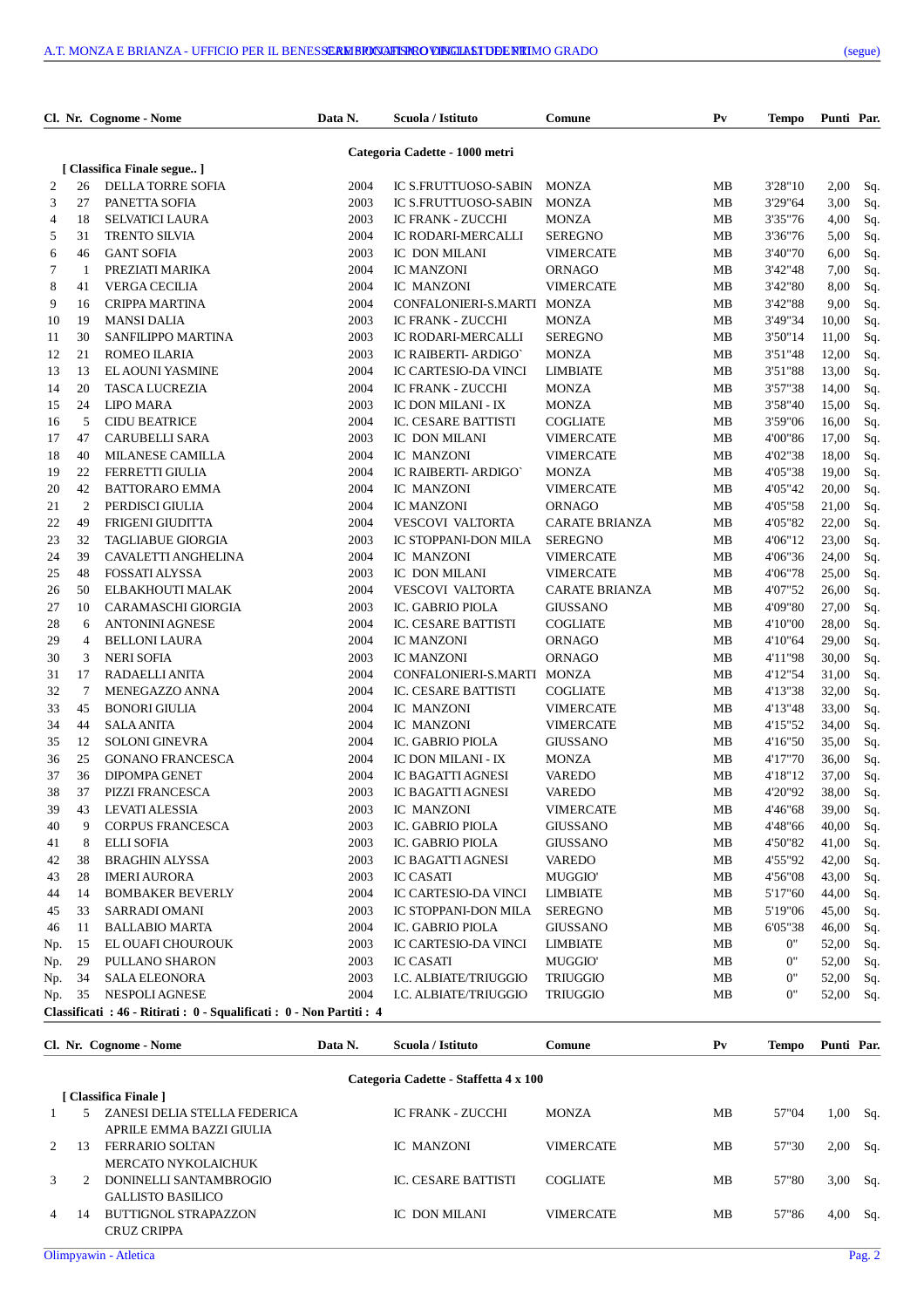| Cl. Nr. Cognome - Nome |                                       | Data N.                                                               | Scuola / Istituto | Comune                      | P <sub>V</sub>        | <b>Tempo</b> | Punti Par. |       |     |  |  |  |
|------------------------|---------------------------------------|-----------------------------------------------------------------------|-------------------|-----------------------------|-----------------------|--------------|------------|-------|-----|--|--|--|
|                        | Categoria Cadette - Staffetta 4 x 100 |                                                                       |                   |                             |                       |              |            |       |     |  |  |  |
|                        |                                       | [ Classifica Finale segue ]                                           |                   |                             |                       |              |            |       |     |  |  |  |
| 5                      | 1.5                                   | PROSERPIO SARA NOBILI CHIARA                                          |                   | <b>VESCOVI VALTORTA</b>     | <b>CARATE BRIANZA</b> | MB           | 59"54      | 5,00  | Sq. |  |  |  |
|                        |                                       | MOTTA FRANCESCA DANELLI GIULIA                                        |                   |                             |                       |              |            |       |     |  |  |  |
| 6                      | 6                                     | <b>NAVA COMANDE'</b>                                                  |                   | IC RAIBERTI- ARDIGO'        | <b>MONZA</b>          | MB           | 59"64      | 6,00  | Sq. |  |  |  |
|                        |                                       | <b>ANTONINI GALLIANI</b>                                              |                   |                             |                       |              |            |       |     |  |  |  |
| 7                      | 17                                    | XX XX                                                                 |                   | IC RODARI-MERCALLI          | <b>SEREGNO</b>        | MB           | 59"94      | 7,00  | Sq. |  |  |  |
|                        |                                       | XX XX                                                                 |                   |                             |                       |              |            |       |     |  |  |  |
| 8                      | 7                                     | <b>CASCIONE RIPAMONTI</b>                                             |                   | IC DON MILANI - IX          | <b>MONZA</b>          | MB           | 1'00"42    | 8,00  | Sq. |  |  |  |
|                        |                                       | <b>TURONI MANNA</b>                                                   |                   |                             |                       |              |            |       |     |  |  |  |
| 9                      | 8                                     | <b>D'ALESSANDRO SIBONI</b>                                            |                   | <b>IC S.FRUTTUOSO-SABIN</b> | <b>MONZA</b>          | MВ           | 1'01"48    | 9,00  | Sq. |  |  |  |
|                        |                                       | <b>BARRA PARRINELLO</b>                                               |                   |                             |                       |              |            |       |     |  |  |  |
| 10                     |                                       | <b>LONGONI MONGUZZI</b>                                               |                   | <b>IC MANZONI</b>           | <b>ORNAGO</b>         | MB           | 1'01"60    | 10,00 | Sq. |  |  |  |
|                        |                                       | DE GENNARO PEZZONI                                                    |                   |                             |                       |              |            |       |     |  |  |  |
| 11                     | 9                                     | CASTELLO BEATRI CURCURACI ELISA                                       |                   | <b>IC CASATI</b>            | MUGGIO'               | MB           | 1'02"82    | 11,00 | Sq. |  |  |  |
|                        |                                       | PRONAJ ESTER BRUNO GAIA                                               |                   |                             |                       |              |            |       |     |  |  |  |
| 12                     | 10                                    | <b>MISANTONE LUCA</b>                                                 |                   | IC STOPPANI-DON MILA        | <b>SEREGNO</b>        | MB           | 1'03"96    | 12,00 | Sq. |  |  |  |
|                        |                                       | <b>CARATELLO CRIVELLI</b>                                             |                   |                             |                       |              |            |       |     |  |  |  |
| 13                     | 12                                    | <b>BARTOLUCCI BUZATU</b>                                              |                   | <b>IC BAGATTI AGNESI</b>    | <b>VAREDO</b>         | MB           | 1'05"04    | 13,00 | Sq. |  |  |  |
|                        |                                       | PALAZZO SORDI                                                         |                   |                             |                       |              |            |       |     |  |  |  |
| 14                     | 3                                     | <b>TIROZZI BENENATI</b>                                               |                   | IC CARTESIO-DA VINCI        | <b>LIMBIATE</b>       | <b>MB</b>    | 1'05"10    | 14,00 | Sq. |  |  |  |
|                        |                                       | <b>BONFADINI SOW</b>                                                  |                   |                             |                       |              |            |       |     |  |  |  |
| Sql                    | $\overline{4}$                        | <b>SIRONI SANTINI</b>                                                 |                   | CONFALONIERI-S.MARTI MONZA  |                       | MB           | 0"         | 18,00 | Sq. |  |  |  |
|                        |                                       | DE REGIBUS MOLTENI                                                    |                   |                             |                       |              |            |       |     |  |  |  |
| Np.                    | 11                                    | MARZORATI COLOMBO                                                     |                   | I.C. ALBIATE/TRIUGGIO       | <b>TRIUGGIO</b>       | MB           | 0"         | 19,00 | Sq. |  |  |  |
|                        |                                       | <b>VOLPI BELLANI</b>                                                  |                   |                             |                       |              |            |       |     |  |  |  |
| Np.                    | 16                                    | XX XX                                                                 |                   | IC. GABRIO PIOLA            | <b>GIUSSANO</b>       | MB           | 0"         | 19,00 | Sq. |  |  |  |
|                        |                                       | XX XX                                                                 |                   |                             |                       |              |            |       |     |  |  |  |
|                        |                                       | Classificati : 14 - Ritirati : 0 - Squalificati : 1 - Non Partiti : 2 |                   |                             |                       |              |            |       |     |  |  |  |

**Cl. Nr. Cognome - Nome Data N. Scuola / Istituto Comune Pv Mis./P - F Punti Par.**

|     |                |                            |      | Categoria Cadette - Salto in Alto |                       |           |           |                          |       |        |
|-----|----------------|----------------------------|------|-----------------------------------|-----------------------|-----------|-----------|--------------------------|-------|--------|
|     | [Finalisti]    |                            |      |                                   |                       |           |           |                          |       |        |
| 1   | 12             | <b>STELLA FEDERICA</b>     | 2003 | <b>IC FRANK - ZUCCHI</b>          | <b>MONZA</b>          | <b>MB</b> |           | $1.57$ 2-02              | 1,00  | Sq.    |
| 2   | 16             | <b>GALBIATI ARIANNA</b>    | 2003 | IC DON MILANI - IX                | <b>MONZA</b>          | MB        | 1.51      | $1-02$                   | 2,00  | Sq.    |
| 3   | 31             | <b>MOTTA FRANCESCA</b>     | 2003 | <b>VESCOVI VALTORTA</b>           | <b>CARATE BRIANZA</b> | MB        |           | 1.35 1-00                | 3,00  | Sq.    |
| 4   | 24             | <b>CARATELLO TEODORA</b>   | 2003 | IC STOPPANI-DON MILA              | <b>SEREGNO</b>        | MB        | 1.35      | $1-05$                   | 4,00  | Sq.    |
| 5   | 3              | <b>COLOMBO CAMILLA</b>     | 2004 | <b>IC. CESARE BATTISTI</b>        | <b>COGLIATE</b>       | MB        | 1.35 2-01 |                          | 5,00  | Sq.    |
| 5   | 30             | <b>CRIPPA SOFIA</b>        | 2004 | IC DON MILANI                     | <b>VIMERCATE</b>      | <b>MB</b> | 1.35 2-01 |                          | 6,00  | Sq.    |
| 7   | 17             | <b>MANNA SERENA</b>        | 2003 | <b>IC DON MILANI - IX</b>         | <b>MONZA</b>          | <b>MB</b> |           | $1.35$ 3-03              | 7,00  | Sq.    |
| 8   | 18             | PARRINELLO EMILY           | 2004 | IC S.FRUTTUOSO-SABIN              | <b>MONZA</b>          | <b>MB</b> |           | 1.30 1-00                | 8,00  | Sq.    |
| 9   | 22             | SANTAMBROGIO MARTINA       | 2003 | <b>IC RODARI-MERCALLI</b>         | <b>SEREGNO</b>        | MB        | 1.30      | $1 - 01$                 | 9,00  | Sq.    |
| 10  | 13             | <b>GENNARI BEATRICE</b>    | 2004 | <b>IC FRANK - ZUCCHI</b>          | <b>MONZA</b>          | <b>MB</b> | 1.30      | $2 - 01$                 | 10,00 | Sq.    |
| 11  | $\overline{2}$ | <b>NAVA ALICE</b>          | 2003 | <b>IC MANZONI</b>                 | <b>ORNAGO</b>         | <b>MB</b> | 1.30      | $2 - 02$                 | 11,00 | Sq.    |
| 12  | 21             | <b>BALLABIO CAROLA</b>     | 2003 | IC RODARI-MERCALLI                | <b>SEREGNO</b>        | <b>MB</b> | 1.30      | $2 - 04$                 | 12,00 | Sq.    |
| 13  | 32             | <b>FANARI LISA</b>         | 2003 | <b>VESCOVI VALTORTA</b>           | <b>CARATE BRIANZA</b> | <b>MB</b> |           | $1.30 \quad 3-02$        | 13,00 | Sq.    |
| 14  | 10             | <b>COZZOLINO CHIARA</b>    | 2004 | CONFALONIERI-S.MARTI              | <b>MONZA</b>          | <b>MB</b> | 1.25      | $1 - 00$                 | 14,00 | Sq.    |
| 15  | 23             | <b>BARZAGHI MARGHERITA</b> | 2003 | IC STOPPANI-DON MILA              | <b>SEREGNO</b>        | <b>MB</b> | 1.20      | $1 - 00$                 | 15,00 | Sq.    |
| 15  | 8              | <b>BONFADINI SARA</b>      | 2003 | <b>IC CARTESIO-DA VINCI</b>       | <b>LIMBIATE</b>       | MB        | 1.20      | $1 - 00$                 | 16,00 | Sq.    |
| 15  | -1             | PEZZONI GIUDITTA           | 2003 | <b>IC MANZONI</b>                 | <b>ORNAGO</b>         | MB        | 1.20      | $1 - 00$                 | 17,00 | Sq.    |
| 18  | 29             | <b>GIULIANI DOMINIKA</b>   | 2004 | IC DON MILANI                     | <b>VIMERCATE</b>      | <b>MB</b> | 1.20      | $2 - 01$                 | 18,00 | Sq.    |
| 19  | $\overline{4}$ | SANTAMBROGIO ALESSIA       | 2003 | IC. CESARE BATTISTI               | <b>COGLIATE</b>       | <b>MB</b> |           | $1.20$ 3-02              | 19,00 | Sq.    |
| 20  | 27             | <b>CERRI NADIA</b>         | 2004 | <b>IC BAGATTI AGNESI</b>          | <b>VAREDO</b>         | <b>MB</b> |           | $1.10 \quad 1-00$        | 20,00 | Sq.    |
| 20  | 15             | <b>SALA ALICE</b>          | 2004 | IC RAIBERTI- ARDIGO'              | <b>MONZA</b>          | <b>MB</b> |           | $1.10 \quad 1-00$        | 21,00 | Sq.    |
| 20  | 20             | <b>CURCURACI ELISA</b>     | 2003 | <b>IC CASATI</b>                  | MUGGIO'               | <b>MB</b> |           | $1.10 \quad 1-00$        | 22,00 | Sq.    |
| 20  | 28             | <b>ROGNONI EMMA</b>        | 2003 | <b>IC BAGATTI AGNESI</b>          | <b>VAREDO</b>         | MB        | 1.10      | $1 - 00$                 | 23,00 | Sq.    |
| 24  | 6              | <b>BELLOTTI JAMINE</b>     | 2003 | IC. GABRIO PIOLA                  | <b>GIUSSANO</b>       | MB        | 1.10      | $2 - 01$                 | 24,00 | Sq.    |
| 25  | 5              | <b>COLZANI FEDERICA</b>    | 2003 | IC. GABRIO PIOLA                  | <b>GIUSSANO</b>       | <b>MB</b> |           | $1.10$ 3-02              | 25,00 | Sq.    |
| Rit | 7              | <b>COLOMBO MATILDE</b>     | 2003 | IC. GABRIO PIOLA                  | <b>GIUSSANO</b>       | <b>MB</b> |           | $\overline{a}$           | 33,00 | Sq.    |
| Np. | 9              | PIVA ERICA                 | 2004 | IC CARTESIO-DA VINCI              | <b>LIMBIATE</b>       | MB        |           | $\overline{\phantom{a}}$ | 34,00 | Sq.    |
| Np. | 11             | <b>GEMINIANI VITTORIA</b>  | 2004 | CONFALONIERI-S.MARTI              | <b>MONZA</b>          | MB        |           | $\overline{\phantom{a}}$ | 34,00 | Sq.    |
| Np. | 14             | <b>ROSSI GIORGIA</b>       | 2004 | IC RAIBERTI- ARDIGO`              | <b>MONZA</b>          | MB        |           | $\overline{a}$           | 34,00 | Sq.    |
| Np. | 19             | <b>GALBIATI MARTINA</b>    | 2003 | <b>IC CASATI</b>                  | MUGGIO'               | MB        |           | $\overline{a}$           | 34,00 | Sq.    |
| Np. | 25             | <b>ERBA ALESSIA</b>        | 2003 | I.C. ALBIATE/TRIUGGIO             | <b>TRIUGGIO</b>       | <b>MB</b> |           |                          | 34,00 | Sq.    |
|     |                | Olimpyawin - Atletica      |      |                                   |                       |           |           |                          |       | Pag. 3 |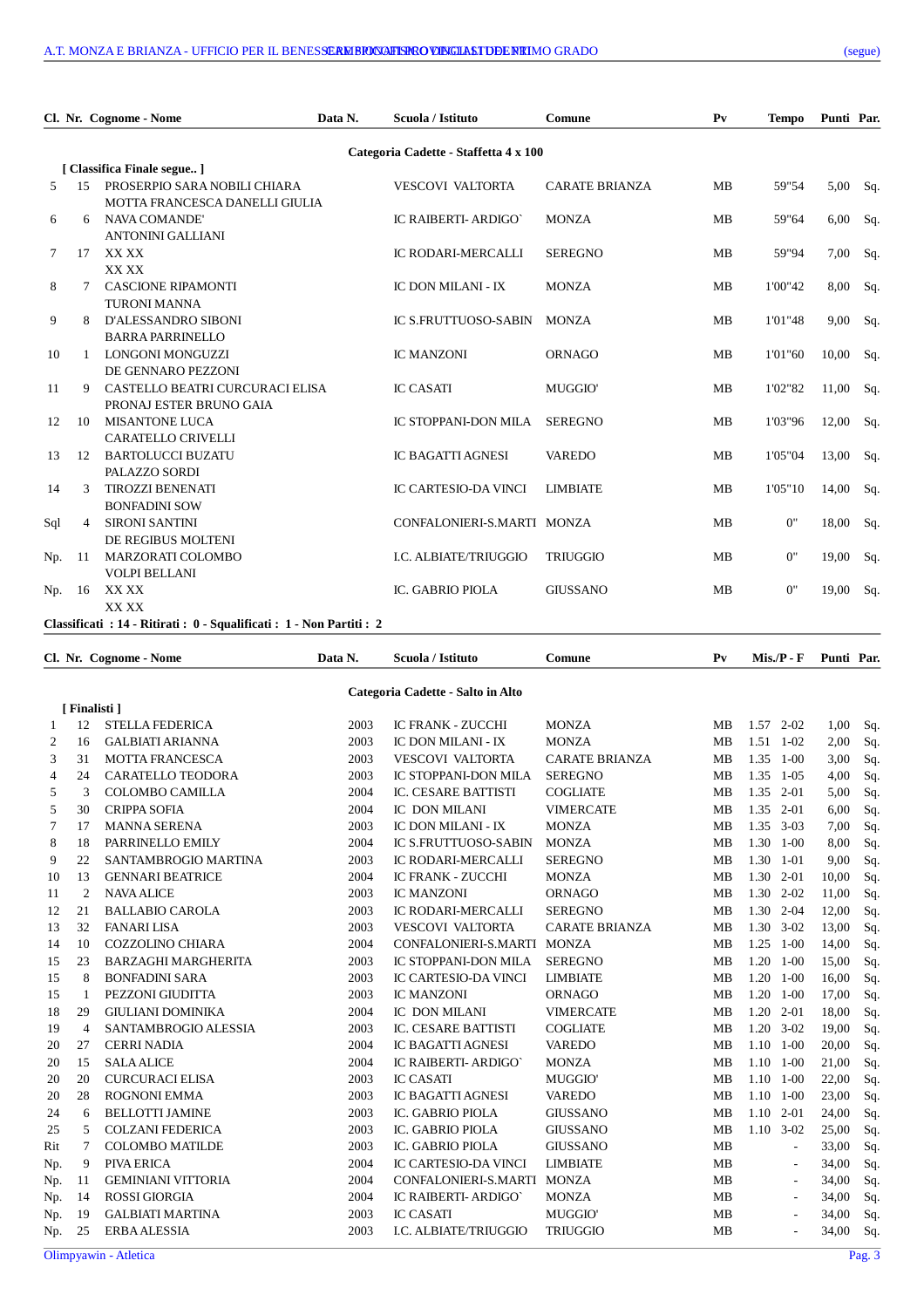|     |               | Cl. Nr. Cognome - Nome                                            | Data N. | Scuola / Istituto                        | Comune                | Pv             | $Mis.P - F$         |              | Punti Par. |
|-----|---------------|-------------------------------------------------------------------|---------|------------------------------------------|-----------------------|----------------|---------------------|--------------|------------|
|     |               |                                                                   |         | Categoria Cadette - Salto in Alto        |                       |                |                     |              |            |
|     |               | [ Finalisti segue ]                                               |         |                                          |                       |                |                     |              |            |
| Np. |               | 26 FANZAGA PAOLA                                                  | 2004    | I.C. ALBIATE/TRIUGGIO                    | <b>TRIUGGIO</b>       | MB             | L.                  |              | 34,00 Sq.  |
|     |               | Classificati: 25 - Ritirati: 1 - Squalificati: 0 - Non Partiti: 6 |         |                                          |                       |                |                     |              |            |
|     |               | Cl. Nr. Cognome - Nome                                            | Data N. | Scuola / Istituto                        | Comune                | P <sub>V</sub> | Mis./2 $\degree$ M. |              | Punti Par. |
|     |               |                                                                   |         | Categoria Cadette - Salto in Lungo       |                       |                |                     |              |            |
|     | [ Finalisti ] |                                                                   |         |                                          |                       |                |                     |              |            |
| 1   | 33            | <b>CRUZ GABRIELA</b>                                              | 2004    | IC DON MILANI                            | <b>VIMERCATE</b>      | MB             | 4.27                | 1,00         | Sq.        |
| 2   | 32            | NYKOLAICHUK LILIA                                                 | 2003    | IC MANZONI                               | <b>VIMERCATE</b>      | MB             | 3.98                | 2,00         | Sq.        |
| 3   | 31            | <b>MERCATO CHIARA</b>                                             | 2003    | IC MANZONI                               | <b>VIMERCATE</b>      | MB             | 3.96                | 3,00         | Sq.        |
| 4   | 3             | VAGO ALESSIA                                                      | 2003    | <b>IC. CESARE BATTISTI</b>               | <b>COGLIATE</b>       | MB             | 3.95                | 4,00<br>3.85 | Sq.        |
| 5   | 16            | <b>BAZZI GIULIA</b>                                               | 2003    | <b>IC FRANK - ZUCCHI</b>                 | <b>MONZA</b>          | MB             | 3.95                | 3.80<br>5,00 | Sq.        |
| 6   | 35            | DANELLI GIULIA                                                    | 2004    | <b>VESCOVI VALTORTA</b>                  | <b>CARATE BRIANZA</b> | MВ             | 3.90                | 6,00         | Sq.        |
| 7   | 14            | <b>MARAVITA BIANCA</b>                                            | 2004    | CONFALONIERI-S.MARTI MONZA               |                       | MB             | 3.62                | 7,00         | Sq.        |
| 8   | 34            | <b>BARRIOS GENESIS</b>                                            | 2003    | IC DON MILANI                            | <b>VIMERCATE</b>      | MB             | 3.52                | 8,00         | Sq.        |
| 9   | 30            | <b>BARTOLUCCI ALICE</b>                                           | 2003    | IC BAGATTI AGNESI                        | <b>VAREDO</b>         | MB             | 3.50                | 9,00         | Sq.        |
| 10  | 13            | DE REGIBUS LAURA                                                  | 2003    | CONFALONIERI-S.MARTI MONZA               |                       | MB             | 3.47                | 10,00        | Sq.        |
| 11  | 2             | <b>MERATI ALESSIA</b>                                             | 2004    | <b>IC MANZONI</b>                        | ORNAGO                | MВ             | 3.41                | 11,00        | Sq.        |
| 12  | 11            | <b>BENENATI GIORGIA</b>                                           | 2004    | <b>IC CARTESIO-DA VINCI</b>              | <b>LIMBIATE</b>       | MB             | 3.32                | 12,00        | Sq.        |
| 13  | 18            | <b>NAVA MATILDE</b>                                               | 2003    | IC RAIBERTI- ARDIGO'                     | <b>MONZA</b>          | MB             | 3.27                | 3.22 13,00   | Sq.        |
| 14  | 12            | <b>ROSSI ALESSIA</b>                                              | 2004    | IC CARTESIO-DA VINCI                     | <b>LIMBIATE</b>       | MB             | 3.27                | 3.20 14,00   | Sq.        |
| 15  | 36            | <b>BASONE NINA</b>                                                | 2005    | <b>VESCOVI VALTORTA</b>                  | <b>CARATE BRIANZA</b> | MB             | 3.25                | 15,00        | Sq.        |
| 16  | 21            | <b>SIBONI CATERINA</b>                                            | 2004    | <b>IC S.FRUTTUOSO-SABIN</b>              | <b>MONZA</b>          | MB             | 3.15                | 16,00        | Sq.        |
| 17  | 24            | CARPANELLI MARGHERITA                                             | 2003    | IC RODARI-MERCALLI                       | <b>SEREGNO</b>        | MB             | 3.13                | 17,00        | Sq.        |
| 18  | 25            | PILI ANNAPAOLA                                                    | 2003    | IC RODARI-MERCALLI                       | <b>SEREGNO</b>        | MB             | 3.08                | 18,00        | Sq.        |
| 19  | 20            | <b>TURONI LARA</b>                                                | 2004    | IC DON MILANI - IX                       | <b>MONZA</b>          | MB             | 3.05                | 19,00        | Sq.        |
| 20  | 4             | <b>BASILICO ELISA</b>                                             | 2004    | IC. CESARE BATTISTI                      | <b>COGLIATE</b>       | MB             | 2.98                | 20,00        | Sq.        |
| 21  | 19            | <b>FERRARIO FRANCESCA</b>                                         | 2004    | IC DON MILANI - IX                       | <b>MONZA</b>          | MВ             | 2.94                | 21,00        | Sq.        |
| 22  | 10            | UNGUREANU CHIARA ALESSAND                                         | 2003    | IC. GABRIO PIOLA                         | <b>GIUSSANO</b>       | MB             | 2.89                | 22,00        | Sq.        |
| 23  | 1             | DE GENNARO SARA                                                   | 2004    | <b>IC MANZONI</b>                        | <b>ORNAGO</b>         | MВ             | 2.88                | 23,00        | Sq.        |
| 24  | 26            | <b>FRIGERIO CLARISSA</b>                                          | 2003    | IC STOPPANI-DON MILA                     | <b>SEREGNO</b>        | MB             | 2.75                | 24,00        | Sq.        |
| 25  | 22            | <b>CASTELLI BEATRICE</b>                                          | 2003    | <b>IC CASATI</b>                         | <b>MUGGIO</b>         | MB             | 2.67                | 25,00        | Sq.        |
| 26  | 9             | CAPELLI CAROLA                                                    |         | IC. GABRIO PIOLA                         | <b>GIUSSANO</b>       | MB             | 2.64                | 26,00        | Sq.        |
| 27  | 7             | <b>DVA RADICE ARIANNA</b>                                         | 2003    | IC. CESARE BATTISTI                      | COGLIATE              | MВ             | 2.54                | 27,00        | Sq.        |
| 28  | 5             | DVA POZZOLI ARINA                                                 | 2003    | IC. CESARE BATTISTI                      | COGLIATE              | MB             |                     | 28,00        | Sq.        |
| 28  | 8             | <b>NOVA SOFIA</b>                                                 | 2003    | IC. GABRIO PIOLA                         | <b>GIUSSANO</b>       | МB             |                     | 29,00        | Sq.        |
| Np. | 6             | DVA DI STEFANO MARIKA                                             | 2003    | IC. CESARE BATTISTI                      | <b>COGLIATE</b>       | MB             |                     |              | 38,00 Sq.  |
| Np. | 15            | PETRILLI SOFIA                                                    | 2003    | IC FRANK - ZUCCHI                        | MONZA                 | MВ             |                     |              | 38,00 Sq.  |
| Np. | 17            | ZAULI LAURA                                                       | 2003    | IC RAIBERTI- ARDIGO'                     | <b>MONZA</b>          | MВ             |                     | 38,00        | Sq.        |
| Np. | 23            | PONTAROLLO GIORGIA                                                | 2004    | <b>IC CASATI</b>                         | MUGGIO'               | MB             |                     | 38,00        | Sq.        |
| Np. | 27            | DELL'ORTO FRANCESCA                                               | 2003    | IC STOPPANI-DON MILA                     | <b>SEREGNO</b>        | MB             |                     | 38,00        | Sq.        |
| Np. | 28            | <b>BELLANI ARIANNA</b>                                            | 2003    | I.C. ALBIATE/TRIUGGIO                    | <b>TRIUGGIO</b>       | MB             |                     | 38,00        | Sq.        |
| Np. | 29            | <b>CANZI SILVIA</b>                                               | 2003    | I.C. ALBIATE/TRIUGGIO                    | <b>TRIUGGIO</b>       | MB             |                     | 38,00        |            |
|     |               | Classificati: 29 - Ritirati: 0 - Squalificati: 0 - Non Partiti: 7 |         |                                          |                       |                |                     |              | Sq.        |
|     |               | Cl. Nr. Cognome - Nome                                            | Data N. | Scuola / Istituto                        | Comune                | $P_{V}$        | Mis./2° M.          |              | Punti Par. |
|     |               |                                                                   |         |                                          |                       |                |                     |              |            |
|     |               |                                                                   |         | Categoria Cadette - Getto del Peso Kg. 3 |                       |                |                     |              |            |
|     | [Finalisti]   |                                                                   |         |                                          |                       |                |                     |              |            |
| 1   | 3             | <b>GUARINO VALENTINA</b>                                          | 2003    | IC. CESARE BATTISTI                      | <b>COGLIATE</b>       |                | MB 11.16            | 1,00         | Sq.        |
| 2   | 13            | DEGRASSI FRANCESCA                                                | 2003    | IC RAIBERTI- ARDIGO'                     | <b>MONZA</b>          |                | MB 10.16            | 2,00         | Sq.        |
| 3   | 28            | <b>CEREDA FRANCESCA</b>                                           | 2003    | IC MANZONI                               | <b>VIMERCATE</b>      |                | MB 10.14            | 3,00         | Sq.        |
| 4   | 22            | <b>GRASSI MATILDE</b>                                             | 2003    | IC STOPPANI-DON MILA                     | <b>SEREGNO</b>        |                | MB 10.05            | 4,00         | Sq.        |
| 5   | 20            | <b>BANTI VICTORIA</b>                                             | 2004    | IC RODARI-MERCALLI                       | <b>SEREGNO</b>        | MВ             | 9.65                |              | 5,00 Sq.   |

6 11 FASSERA CAROLA 2004 IC FRANK - ZUCCHI MONZA MB 9.59 6,00 Sq.

8 30 SACCHI CAMILLA 2003 IC DON MILANI VIMERCATE MB 8.96 8,00 Sq. 9 33 GRAZIANIO AURORA 2004 VESCOVI VALTORTA CARATE BRIANZA MB 8.73 9,00 Sq. 10 9 MOLTENI VICTORIA 2003 CONFALONIERI-S.MARTI MONZA MB 8.70 10,00 Sq. 11 15 MARTINOVSKYY ELISABETTA MARI 2003 IC DON MILANI - IX MONZA MB 8.58 11,00 Sq. 12 6 HOLLOWAY MICOL 2003 IC. GABRIO PIOLA GIUSSANO MB 8.53 12,00 Sq. 13 21 CANTARELLO DOROTEA 2003 IC RODARI-MERCALLI SEREGNO MB 8.42 13,00 Sq.<br>14 17 AVEZZU'CAROLA 2003 IC S.FRUTTUOSO-SABIN MONZA MB 8.35 14,00 Sq.

7 26 VANTELLINO ELEONORA 2003 IC BAGATTI AGNESI VAREDO MB 9.27

14 17 AVEZZU' CAROLA 2003 IC S.FRUTTUOSO-SABIN MONZA